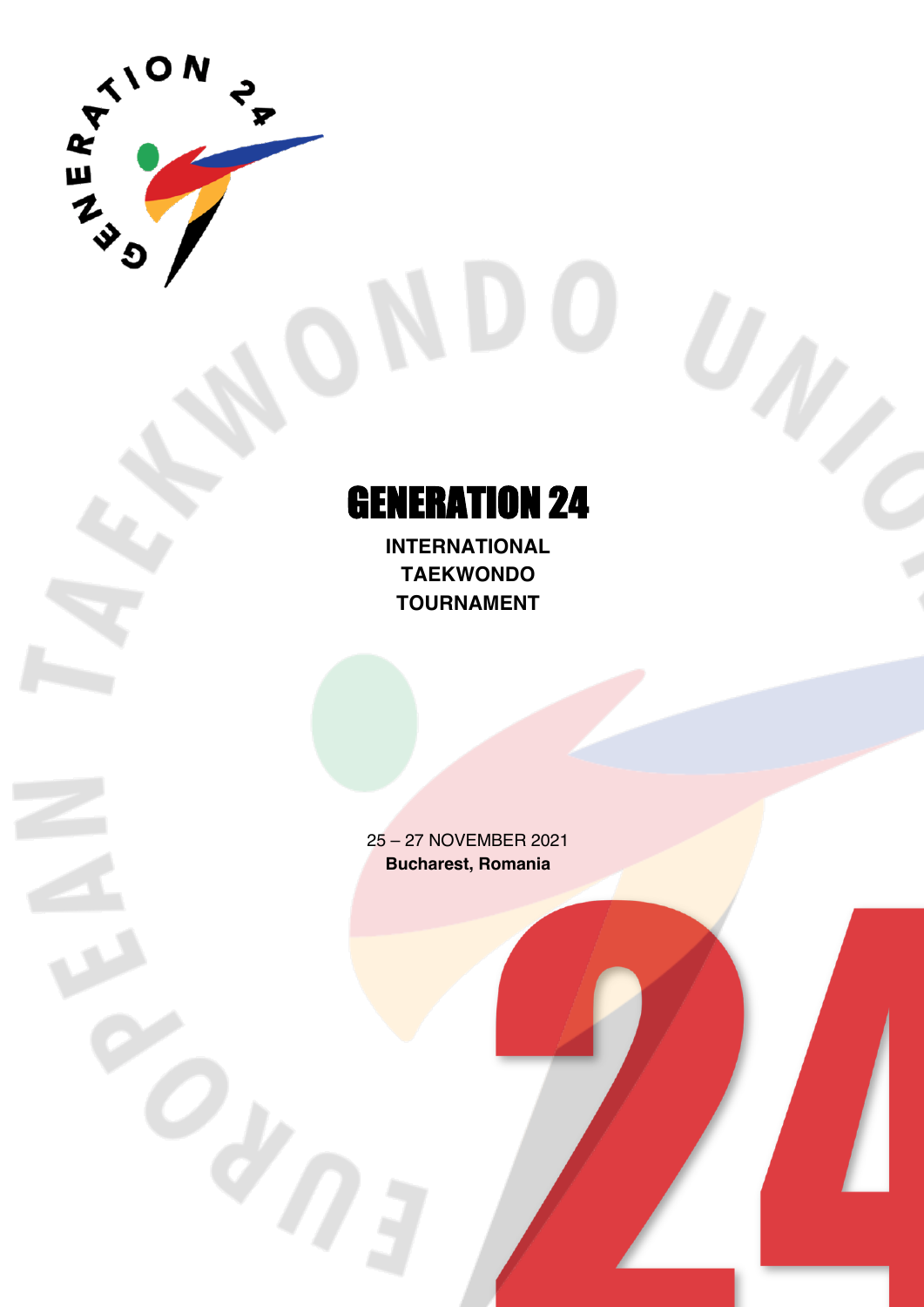## *INVITATION LETTER*

#### *WELCOME,*

*We would like to welcome you to beautiful and hospitable city of Bucharest. It is a great honour for us to host the 1st International Tournament for kids and cadet (small juniors), Generation 24 – Region 5.*

*Bucharest is cultural, financial and tourist centre of Romania and rightly recognized as the capital of our country.* 

*The 1st International Tournament for kids and cadet (small juniors) Generation 24 –Region 5 is surely one of the most important events in Europe designed for the next generation athlete.* 

*Therefore, the Organizing Committee will do its best to make this event to be a full success and to provide pleasant stay for its participants and guests.* 

*Sincerely yours,*

*Constantin APOSTOL President of the Romanian Taekwondo WT Federation*

*Dear Mr. President, Dear Sir/ Madam*

*We have privilege and honour of inviting you to the International Tournament for kids and cadet (small juniors) Generation 24 –Region 5, which will be held on NOVEMBER 25 – 27, 2021 in Bucharest, the capital of Romania.*

*We are looking forward to receiving your confirmation of participation for this event no later than 15 November 2021 at the following address: generation24@taekwondowt.ro.*

*We truly hope that we can welcome you to participate at this tournament and wish you and your team success and good luck.*

*Best regards,*

*Cristina VOICU, Team leader of the Organizing Committee Phone: +40727.237.213*









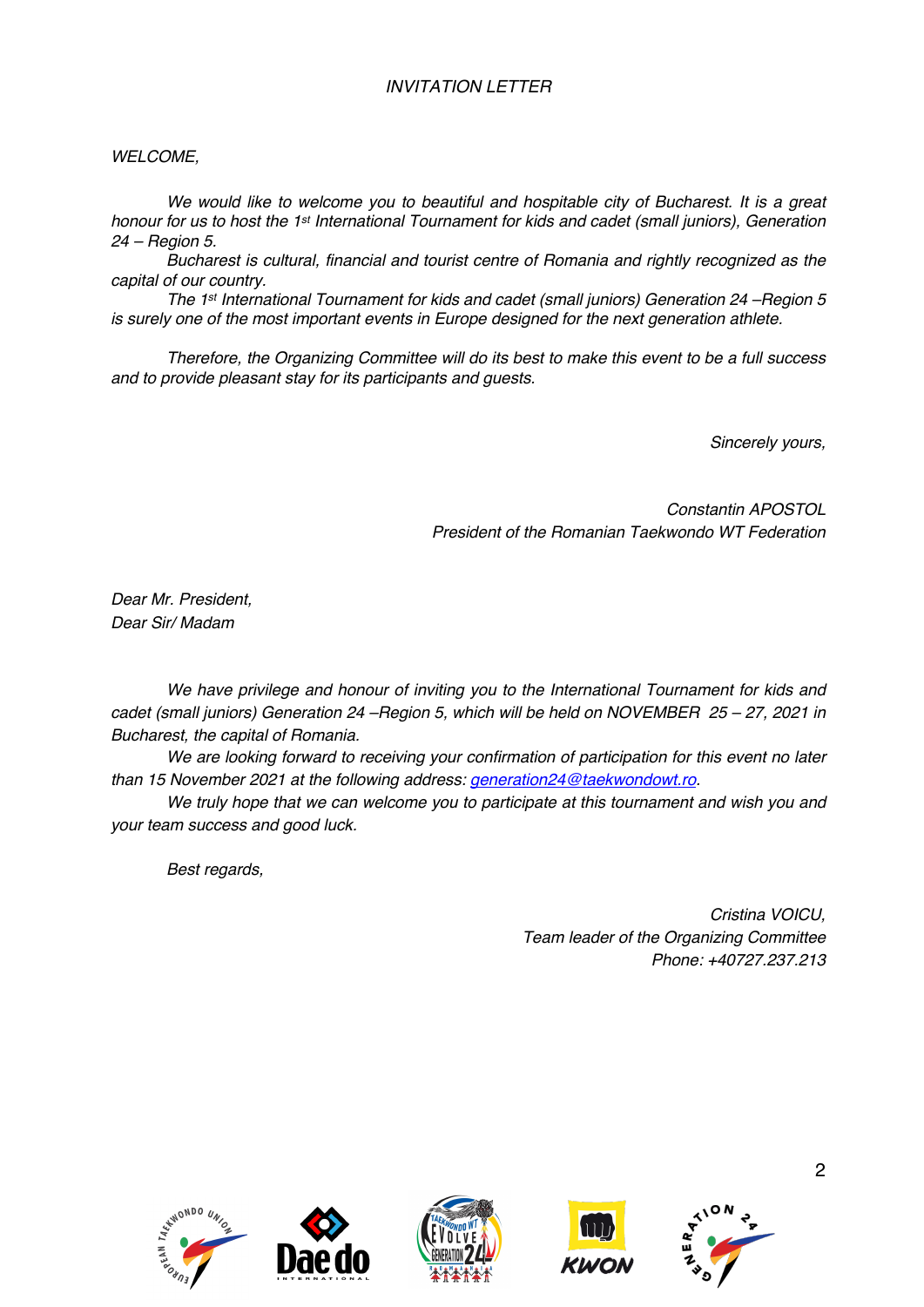### **PROMOTER**

European Taekwondo Union

✉ info@europeantaekwondounion.org

#### **EUROPEAN RANKING**

E2 (for Cadet (small juniors) athletes only)

#### **ORGANIZER**

Romania Taekwondo Federation –WT Adress: Basarabia Street 37- 39, Bucharest, Romania ☏ +4021.3172145 ✉ generation24@taekwondowt.ro

#### **COMPETITION DATES**

**26 – 27 November 2021** 26 November: all Kids divisions 27 November: all Cadet (small juniors) divisions

#### **MAIN VENUE**

National Sports Hall "Sala Polivalenta" Adress: Calea Piscului Street 10, Bucharest, Romania

#### **GENERATION 24**

Europe has been divided in 5 regions. In each region, kids and cadet (small juniors) athletes fight amongst each other to win a quota for the Grand Finale event. In each region, only those athletes from the countries in that particular region can participate at the regional event. Each gold, silver and bronze medallist will qualify for the Grand Final event.

#### **ELIGIBILITY REQUIREMENTS**

The following eligibility requirements are applicable:

1. Only kids and cadet (small juniors) athletes residing in one of the countries in Region 5 can enter this competition (Kids and Cadet (small juniors) athletes residing in other countries have

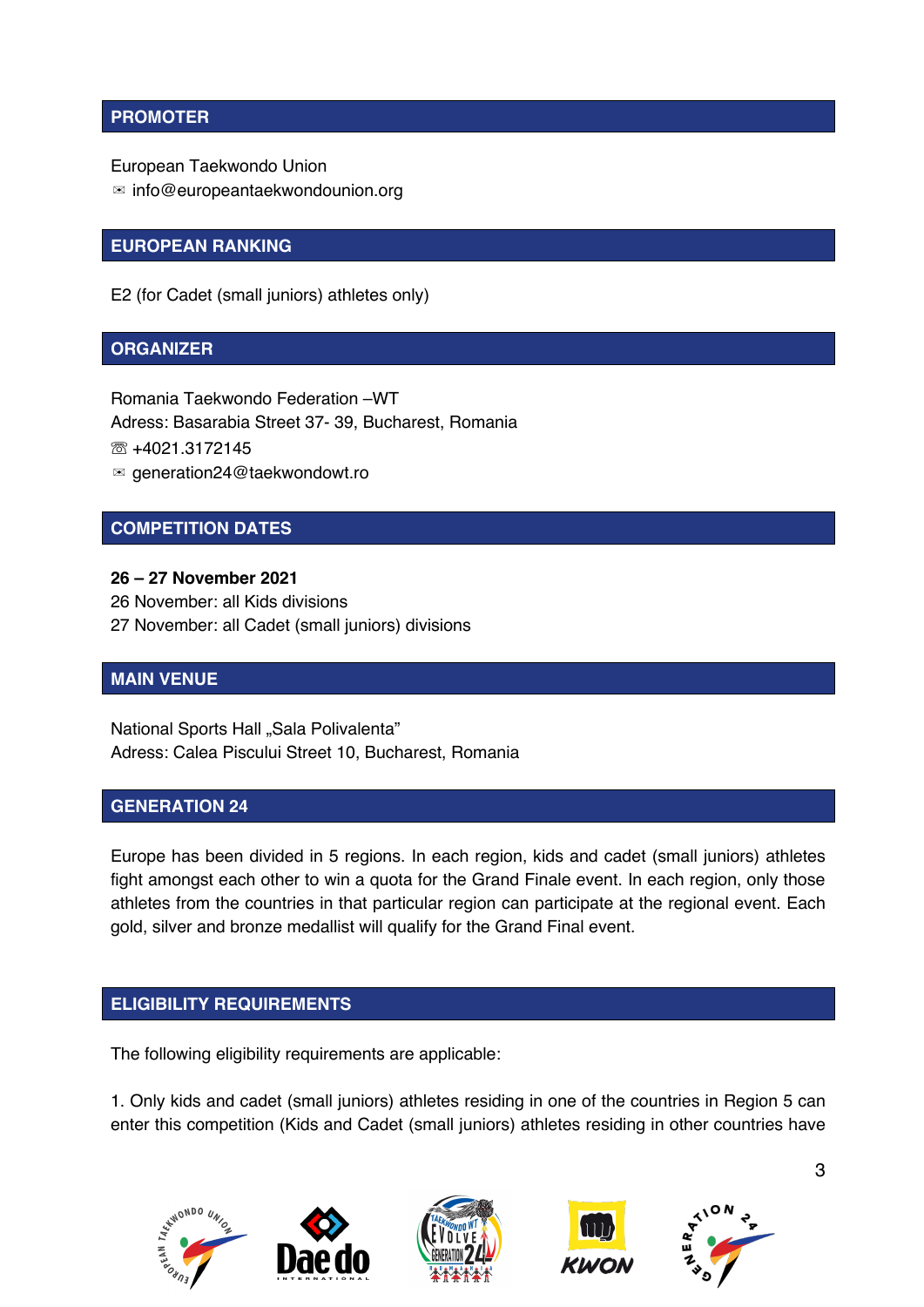to participate at the Generation 24 Regional event 2021 event in the region of their residence). The following countries are in Region 5:

- v Albania
- v Bosnia & Herzegovina
- $\div$  Bulgaria
- ❖ Croatia
- ❖ Cyprus
- v Greece
- v Israel
- v Kosovo
- v Moldova
- ❖ Montenegro
- ❖ North Macedonia
- v Romania
- v Serbia
- ❖ Slovenia
- v Turkey

2. Member of team or club a pertinent Member National Association, recognized by ETU and World Taekwondo;

3. Holder the nationality of one of the European countries in Region 5;

4. Kids age categories: 9 – 11 years, born in 2010, 2011 and 2012.

5. Cadets (small juniors) age categories: 12 – 14 years, born in 2007, 2008 and 2009 *All competitors must prove their age by presenting their passport or identification card at the official weigh-in. The age category is determined by the year of birth (NOT the date of birth). The competitor has to reach the relevant age in the year of the competition.* 6. Belt categories: minimum 4<sup>th</sup> Kup and higher.

Since all athletes are not adults, a written consent must be submitted (please find enclosed on the last pages) at the registration, signed by one of the parents or legal guardians, accepting their participation and all parts of the official invitation.

## **REGISTRATION & ACCREDITATION**

25 November 2021: 09:00 – 13:00 hrs & 15:00 – 19:00

**Ramada Parc Hotel**

Address: 3 - 5 Poligrafiei Ave Bucharest, 1st District 013704, Romania

## **WEIGH-IN DATES & LOCATION**

25 November 2021: all Kids division athletes 26 November 2021: all Cadets (small juniors) division athletes







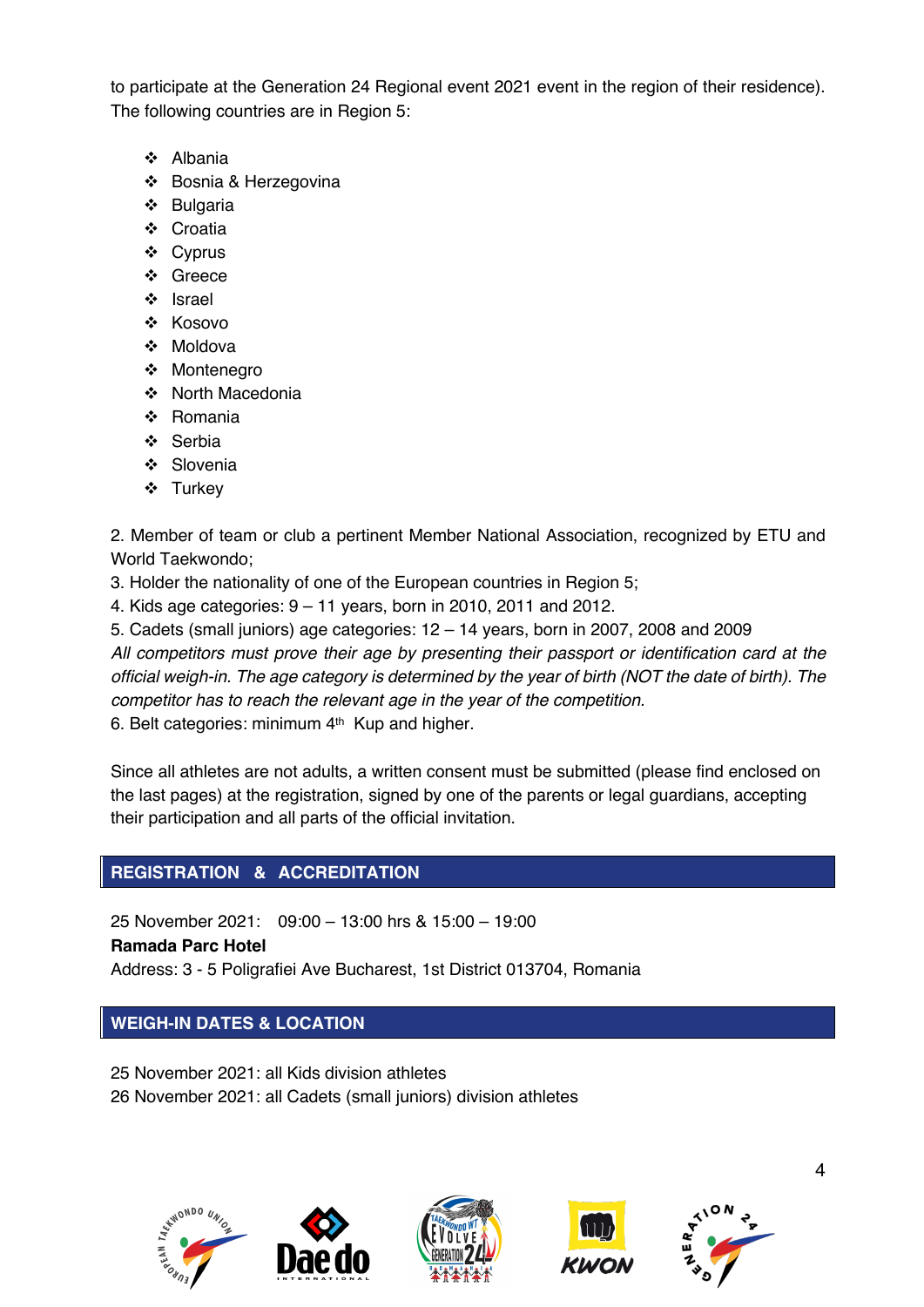**ATTENTION:** weigh in is **one (1) day** before the competition day! An athlete **cannot** go to the **regular weigh in** on the competition day!

## **Location:**

National Sports Hall "Sala Polivalenta" Address: Piscului Street 10, Bucharest, Romania

## **RANDOM WEIGH-IN**

Daily starting at **08:00 hrs**. The names of the athletes selected for the Random Weigh-in will be published at 07:00 hrs on the competition day on the following (social) media platforms: www.europeantaekwondounion.org www.facebook.com/europeantaekwondounion

## **DRAW SHEETS & BRACKET PUBLICATION**

The draw sheets and brackets will be daily published, one (1) day before the start of competition at 21:00 hrs on the following (social) media platforms: www.europeantaekwondounion.org www.facebook.com/europeantaekwondounion

## **SEEDING**

All athletes will **not** be seeded.

## **COMPETITION RULES**

WT Competition Rules & Interpretation, in force as of October, 2020.

## **COMPETITION SYSTEM**

Single elimination tournament system.

## **CONTEST TIME**

Kids athletes: 2 rounds of 1 minute, 30 seconds break between the round.

Cadet (small juniors) athletes: 3 rounds of 1 minute and 30 seconds, 1-minute break between each round.

The ETU Technical Delegate has the authority to adjust the contest time as he sees fit.









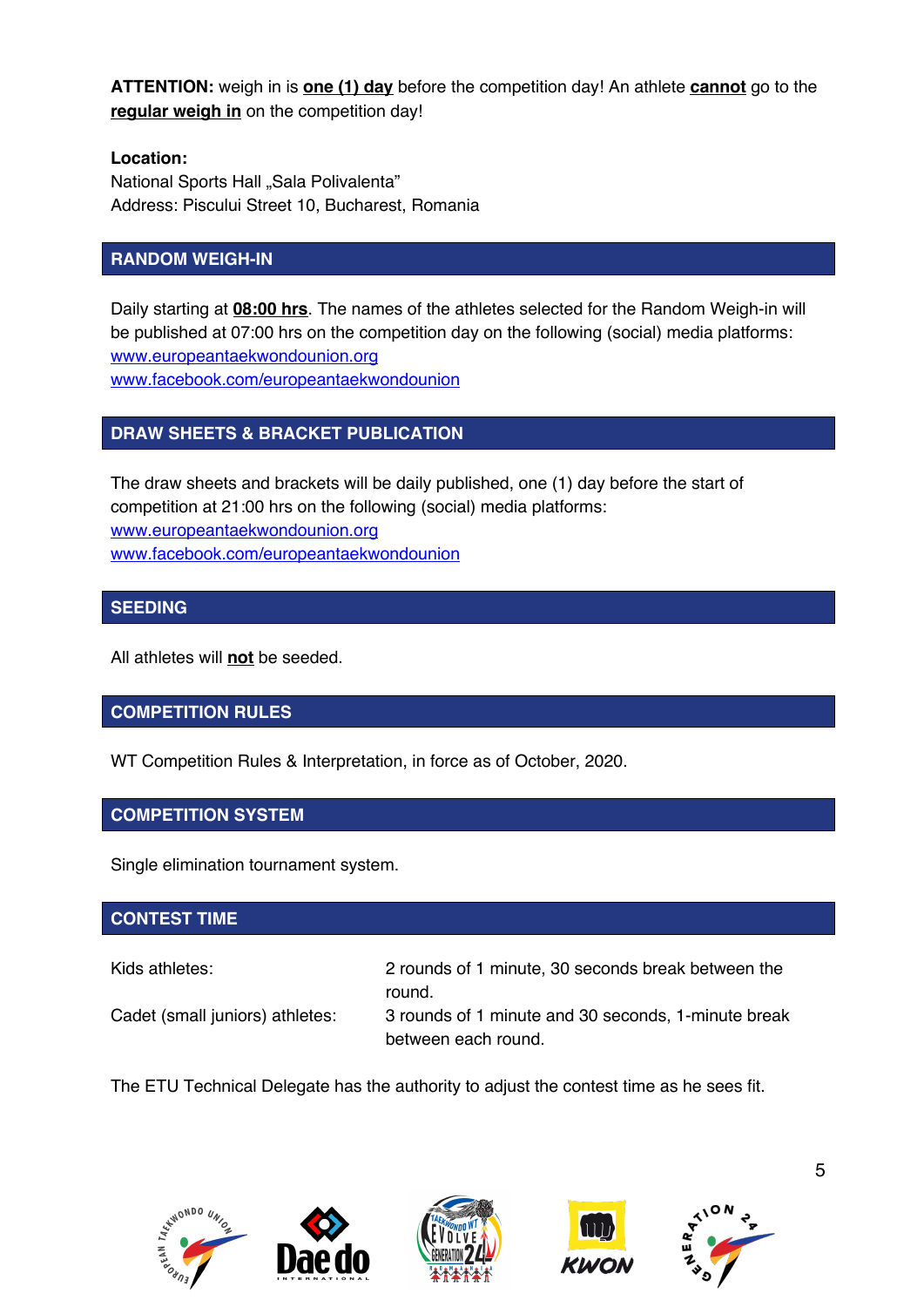#### **COACH ELIGIBILITY REQUIREMENTS**

Minimum age of 18 years;

Holder of the WT Coach Certification Level I (granted by participation in a WT Coach Certification Seminar);

Coach is not allowed wearing Dobok;

One (1) coach for every five (5) competitors has free admission with a maximum of four (4) coaches per team.

#### **MEDAL EVENTS**

The following medal events are applicable:

| <b>KIDS DIVISIONS</b> |                                    |                         |                                    |  |  |  |
|-----------------------|------------------------------------|-------------------------|------------------------------------|--|--|--|
|                       | <b>Men's division</b>              | <b>Women's division</b> |                                    |  |  |  |
| Under 27 kg           | Not exceeding 27 kg                | Under 27 kg             | Not exceeding 27 kg                |  |  |  |
| Under 30 kg           | Over 27 kg and not exceeding 30 kg | Under 30 kg             | Over 27 kg and not exceeding 30 kg |  |  |  |
| Under 33 kg           | Over 30 kg and not exceeding 33 kg | Under 33 kg             | Over 30 kg and not exceeding 33 kg |  |  |  |
| Under 36 kg           | Over 33 kg and not exceeding 36 kg | Under 36 kg             | Over 33 kg and not exceeding 36 kg |  |  |  |
| Under 40 kg           | Over 36 kg and not exceeding 40 kg | Under 40 kg             | Over 36 kg and not exceeding 40 kg |  |  |  |
| Under 44 kg           | Over 40 kg and not exceeding 44 kg | Under 44 kg             | Over 40 kg and not exceeding 44 kg |  |  |  |
| Under 48 kg           | Over 44 kg and not exceeding 48 kg | Under 48 kg             | Over 44 kg and not exceeding 48 kg |  |  |  |
| Under 52 kg           | Over 48 kg and not exceeding 52 kg | Under 52 kg             | Over 48 kg and not exceeding 52 kg |  |  |  |
| Under 57 kg           | Over 52 kg and not exceeding 57 kg | Under 57 kg             | Over 52 kg and not exceeding 57 kg |  |  |  |
| Over 57 kg            | Over 57 kg                         | Over 57 kg              | Over 57 kg                         |  |  |  |

| <b>CADET (SMALL JUNIORS) DIVISIONS</b> |                                    |                         |                                    |  |  |  |
|----------------------------------------|------------------------------------|-------------------------|------------------------------------|--|--|--|
|                                        | <b>Men's division</b>              | <b>Women's division</b> |                                    |  |  |  |
| Under 33 kg                            | Not exceeding 33 kg                | Under 29 kg             | Not exceeding 29 kg                |  |  |  |
| Under 37 kg                            | Over 33 kg and not exceeding 37 kg | Under 33 kg             | Over 29 kg and not exceeding 33 kg |  |  |  |
| Under 41 kg                            | Over 37 kg and not exceeding 41 kg | Under 37 kg             | Over 33 kg and not exceeding 37 kg |  |  |  |
| Under 45 kg                            | Over 41 kg and not exceeding 45 kg | Under 41 kg             | Over 37 kg and not exceeding 41 kg |  |  |  |
| Under 49 kg                            | Over 45 kg and not exceeding 49 kg | Under 44 kg             | Over 41 kg and not exceeding 44 kg |  |  |  |
| Under 53 kg                            | Over 49 kg and not exceeding 53 kg | Under 47 kg             | Over 44 kg and not exceeding 47 kg |  |  |  |
| Under 57 kg                            | Over 53 kg and not exceeding 57 kg | Under 51 kg             | Over 47 kg and not exceeding 51 kg |  |  |  |
| Under 61 kg                            | Over 57 kg and not exceeding 61 kg | Under 55 kg             | Over 51 kg and not exceeding 55 kg |  |  |  |
| Under 65 kg                            | Over 61 kg and not exceeding 65 kg | Under 59 kg             | Over 55 kg and not exceeding 59 kg |  |  |  |
| Over 65 kg                             | Over 65 kg                         | Over 59 kg              | Over 59 kg                         |  |  |  |









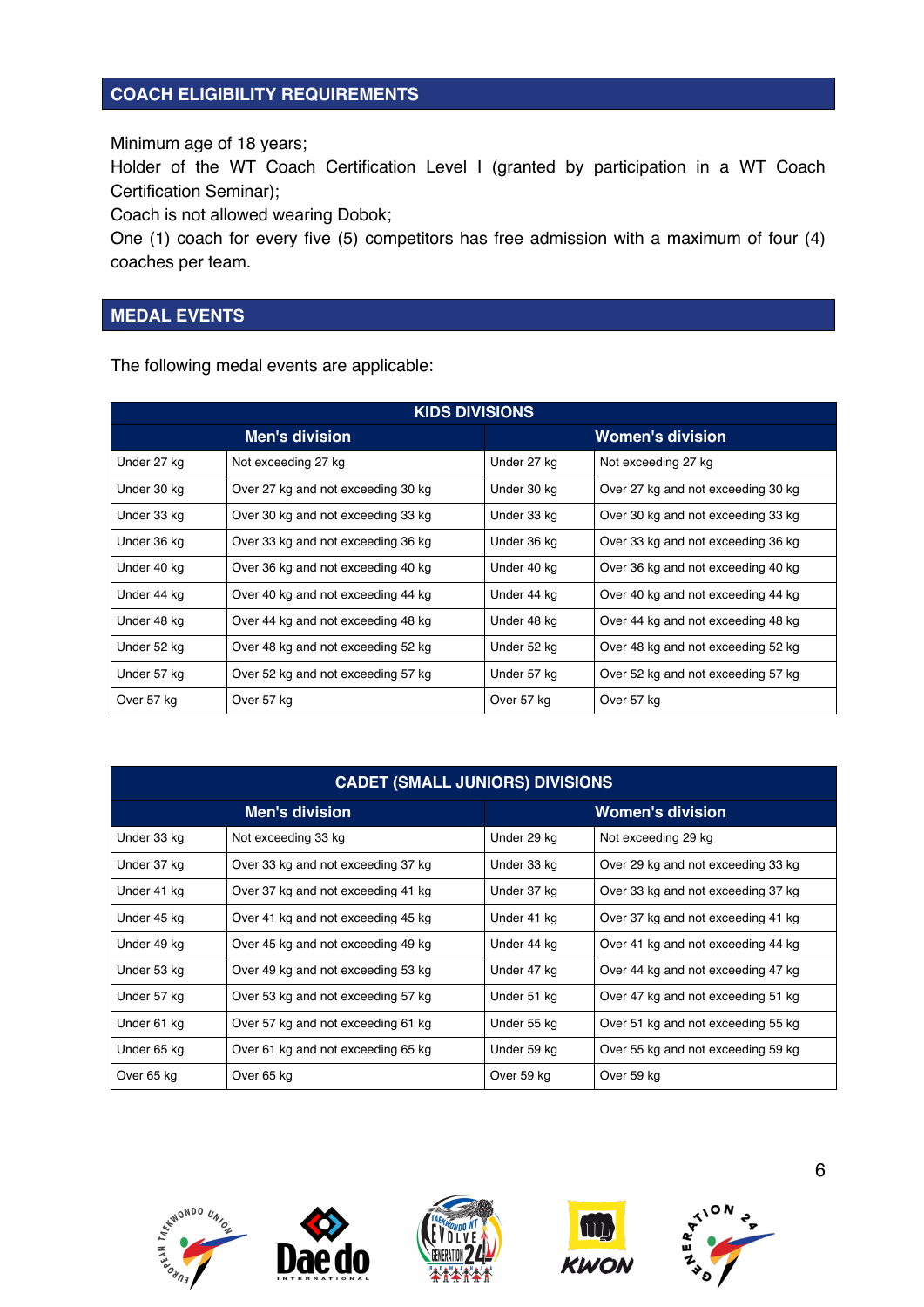Team entries will only be accepted through the **tkd-reg** registration portal:

## **http://www.tkd-reg.com/Prijava.aspx**

#### **REGISTRATION DEADLINE**

## **15 November 2021, 23:59 CET**

This deadline is applicable for all sport entries, payments and admitting all required documents.

#### **APPLICABLE FEES**

#### **Regular entry fee**

€75 per registered individual athlete. CASH PAYMENTS of entry fees is not allowed.

#### **Change of category**

 $E$ 25 for each change of category after the deadline paid at the registration desk

#### **Additional Accreditation cards**

€50 for each on-site approved additional requested Accreditation card or extra coach Accreditation Card.

#### **Protest fee**

€200 fee for each official protest submitted, (fee is non-refundable).

#### **Replacement of athletes**

€50 fee in case an athlete needs to be replaced for any reason after the deadline. This can be done maximum 48 hours before the draw will take place.

#### **Replacement of Accreditation cards**

€25 for each replacement and reprinting request of accreditation cards.

#### **PAYMENT ENTRY**

All entry fees shall be paid in advance to the Organizing Committee. All bank transfer shall be paid to the following bank account:

**Beneficiary**: Romanian Taekwondo WT Federation **Name of the bank**: BCR







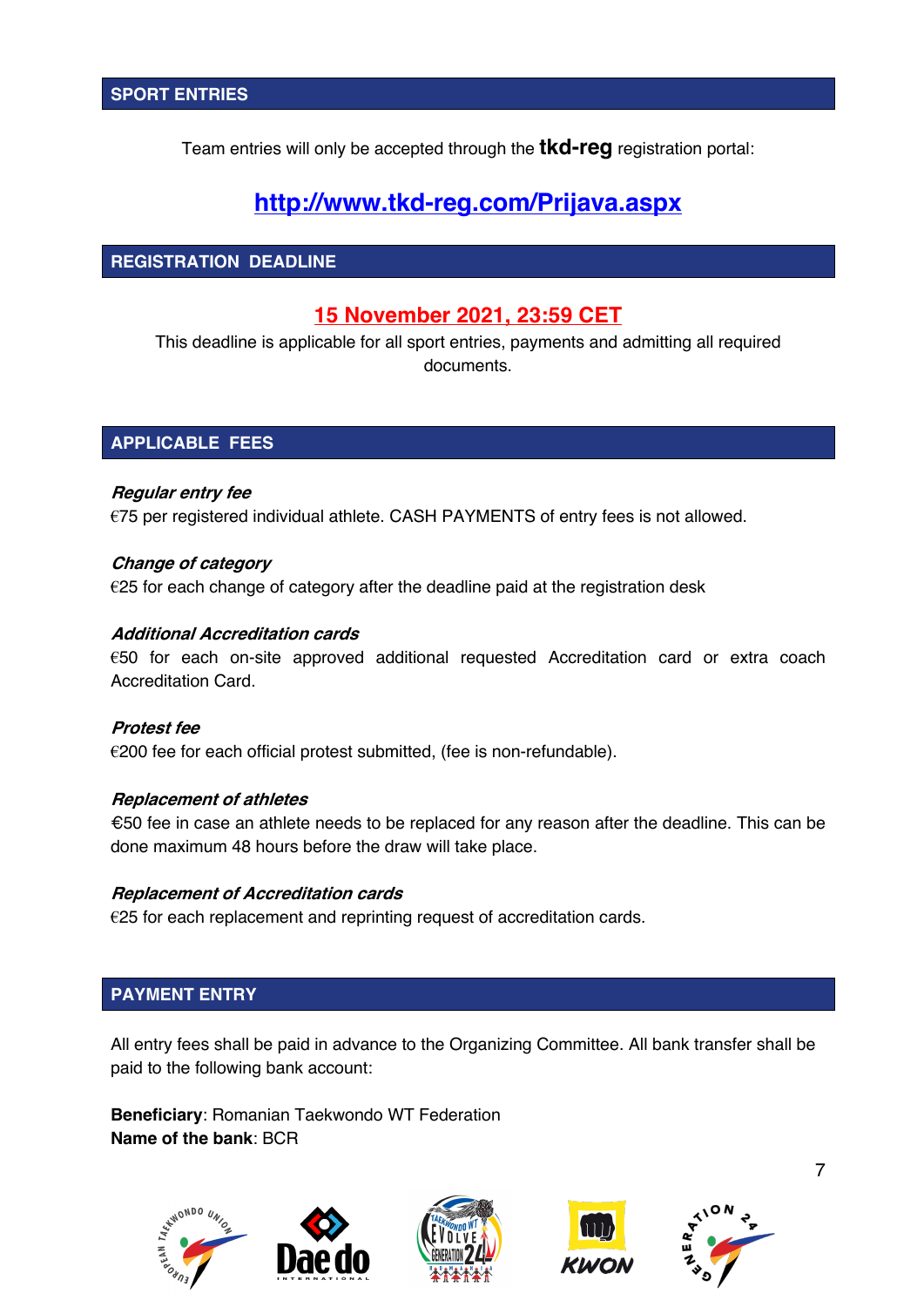## **IBAN**: RO 14 RNCB 0082 0441 7116 0005 **BIC/SWIFT**: RNCBROBUXX

**Bank address**: Unirii Street 25-27, Bucharest

*NOTE: Bank transaction expenses should be set to "OUR". If set to "SHA" then the team may be asked to pay at Registration & Accreditation Centre any differences that may occur at the final amount remitted.* 

#### **Payment reference**

G24 plus CLUB NAME + COUNTRY

#### **Example**

G24 Koryo Den Haag Netherlands

#### **PROOF OF PAYMENT REQUIREMENT**

All teams are required to send proof of payment (copy of bank transfer) to generation24@taekwondowt.ro within one (1) week after registration. The Organizing Committee has the right to delete sport entries from teams that do not send proof of payment from the system in order for other athletes to register and to prevent 'ghost athletes'.

Any athlete registering on-line who does not take part in the competition and who has not been removed from the entry list before the deadline (15 November 2021), is liable for paying his/her entry-fee in full. (For any athlete not presenting at registration, his/her team or official will be liable for ensuring full payment has been received, prior to the team's participation). If a team does not show up at the event and has not requested a participation cancellation before the deadline, it will be requested to settle the payment of the entry fees in full (100%).

#### **NO REFUND**

European Taekwondo Union and/or the Organizing Committee do not refund entry fees paid.

## **ACCREDITATION CARD DISTRIBUTION**

Registered teams only receive the athlete and official's accreditation cards if all financial obligations have been fulfilled. For all registered athletes, the entry fee has to be paid before the accreditation cards will be distributed to the respective team.

## **SPORT EQUIPMENT**

#### **PSS – system**

Daedo International Generation 2, with electronic headgear are provided by the OC.

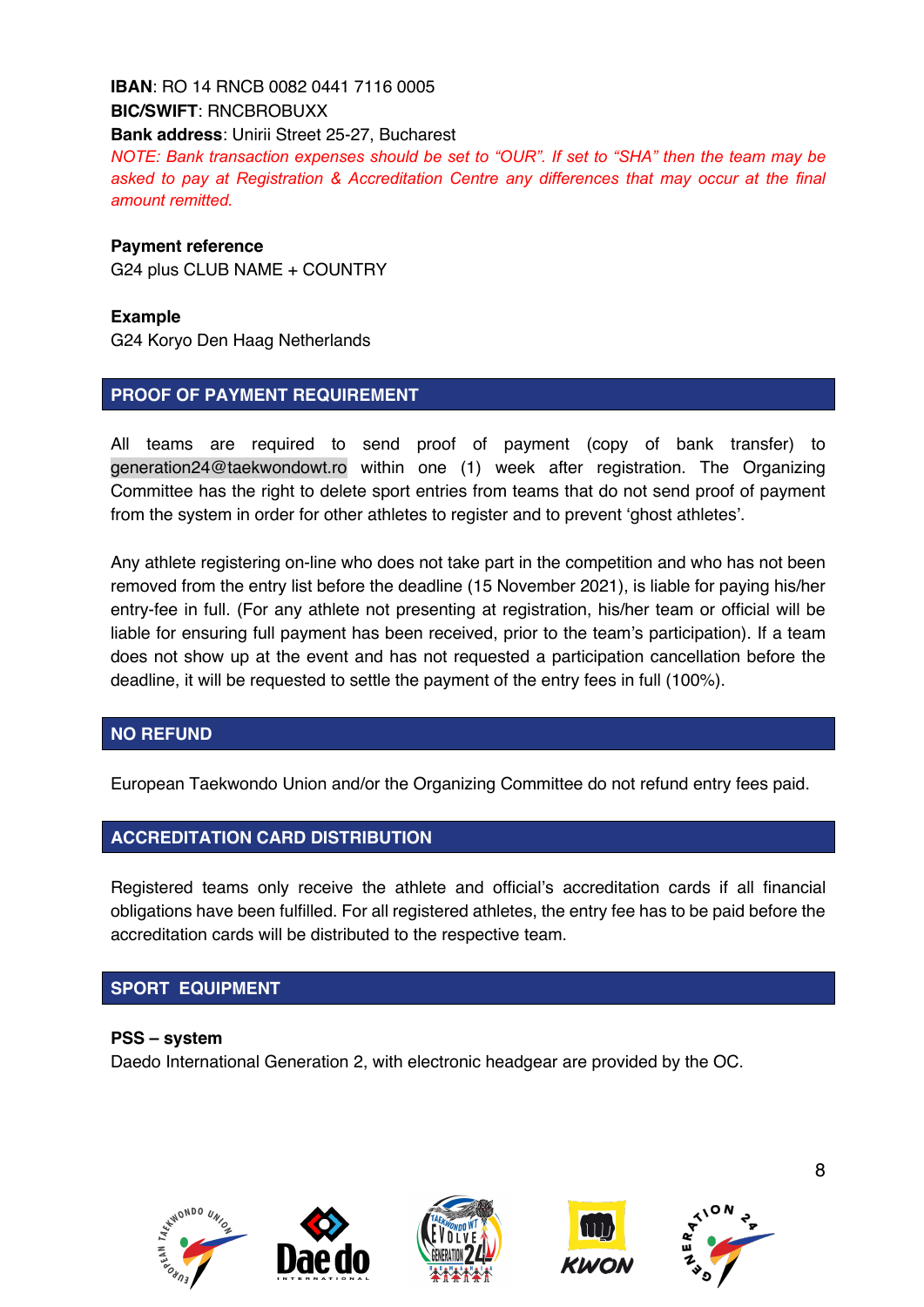#### **Mats**

Daedo mats will be used at the event

#### **Dobok and protective equipment**

Athletes can only use WT recognized products while participating at the event. See a list of recognized products at: http://www.worldtaekwondo.org/wtpartners-wt/recognize.html

## **FIELD OF PLAY REGULATIONS**

By accepting a European Taekwondo Union accreditation card, all accredited persons agree to comply with the Field of Play regulations applicable at ETU events.

## **GENERATION 24 GRAND FINALE QUOTA PLACES**

Each medallist (gold, silver and 2 bronze) will receive a quota place and qualifies for the Generation 24 Grand Final event. In total, within all 5 Regions, 4 athletes per medal event will qualify for the Generation 24 Grand Final event.

## **AWARDS AND PRIZES**

#### **Individual awards**

 $1<sup>st</sup>$  place – gold medal and certificate 2<sup>nd</sup> place – silver medal and certificate 3<sup>rd</sup> places – bronze medals and certificates 5th place – certificate

#### **Additional prizes**

All regional **gold** medallists will be fully exempted from paying an entry fee at the Generation 24 Grand Final event.

## **MEDICAL AND ANTI-DOPING**

#### **Applicable medical rules**

The WT Medical Code, WT mouthguard, bracing, taping, padding and piercing rules are applicable, which all MNA participating this event must comply.

#### **Applicable doping rules**

The WT Anti-Doping Rules and the WADA Anti-Doping Code are applicable. Compulsory random doping tests will be conducted among the all athletes. World Taekwondo and/or WADA may carry out random out-of-competition testing prior to the event.









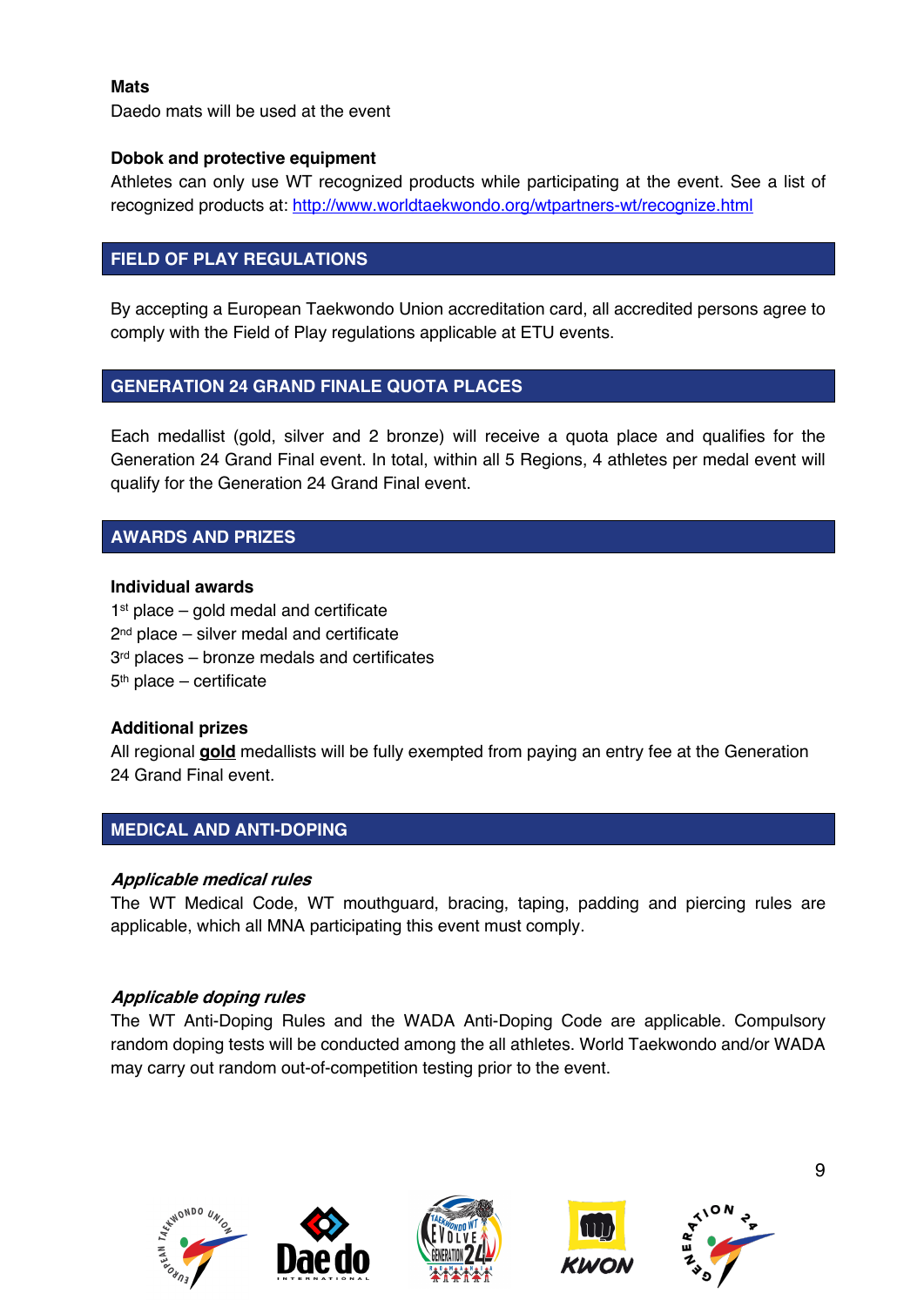#### **Therapeutic Use Exemption**

Athletes who take any substance or medicine listed in the "Prohibited List" of the WT Anti-Doping Rules and WADA Anti-Doping Code for therapeutic purposes are requested to submit TUE applications via ADAMS, together with the required medical information.

Otherwise, please download the TUE Application Form (found on https://ita.sport/TUE), and once duly completed and signed, send it together with the required medical file to tue@ita.sport. Report TUE applications also to the WT Sport Department via antidoping@worldtaekwondo.org by no later than 1 November 2021.

### **ADAMS login**

For ADAMS login, please contact National Anti-Doping Organization (NADO) in your country or tue@ita.sport with copy to antidoping@worldtaekwondo.org

#### **For more details, please visit**

http://www.wada-ama.org/en/ADAMS/ http://www.worldtaekwondo.org/anti\_doping-wt/therapeutic.html

#### **MEDIA AND PRESS**

#### **Media accreditation**

Registered media and press officials or official photographers are entitled to receive a media and press accreditation card. For more information, please contact the European Taekwondo Union at info@europeantaekwondounion.org.

#### **Photo positions**

All accredited photographers are only allowed to use the designated photo positions while working in the Field of Play. By accepting a media and press accreditation, the accredited person agrees to follow at all times the instructions of the European Taekwondo Union Media and Press officer.

## **HASH TAGS & SOCIAL MEDIA**

**Hash tags** European Taekwondo Union uses the following hash tags: #ETU #taekwondoeurope #taekwondofamily #Generation24 **Social media platforms** European Taekwondo Union is present at the following social media platforms: Facebook: @europeantaekwondounion Instagram: @tkdeurope Twitter: @tkdeurope YouTube Channel: Taekwondo Europe







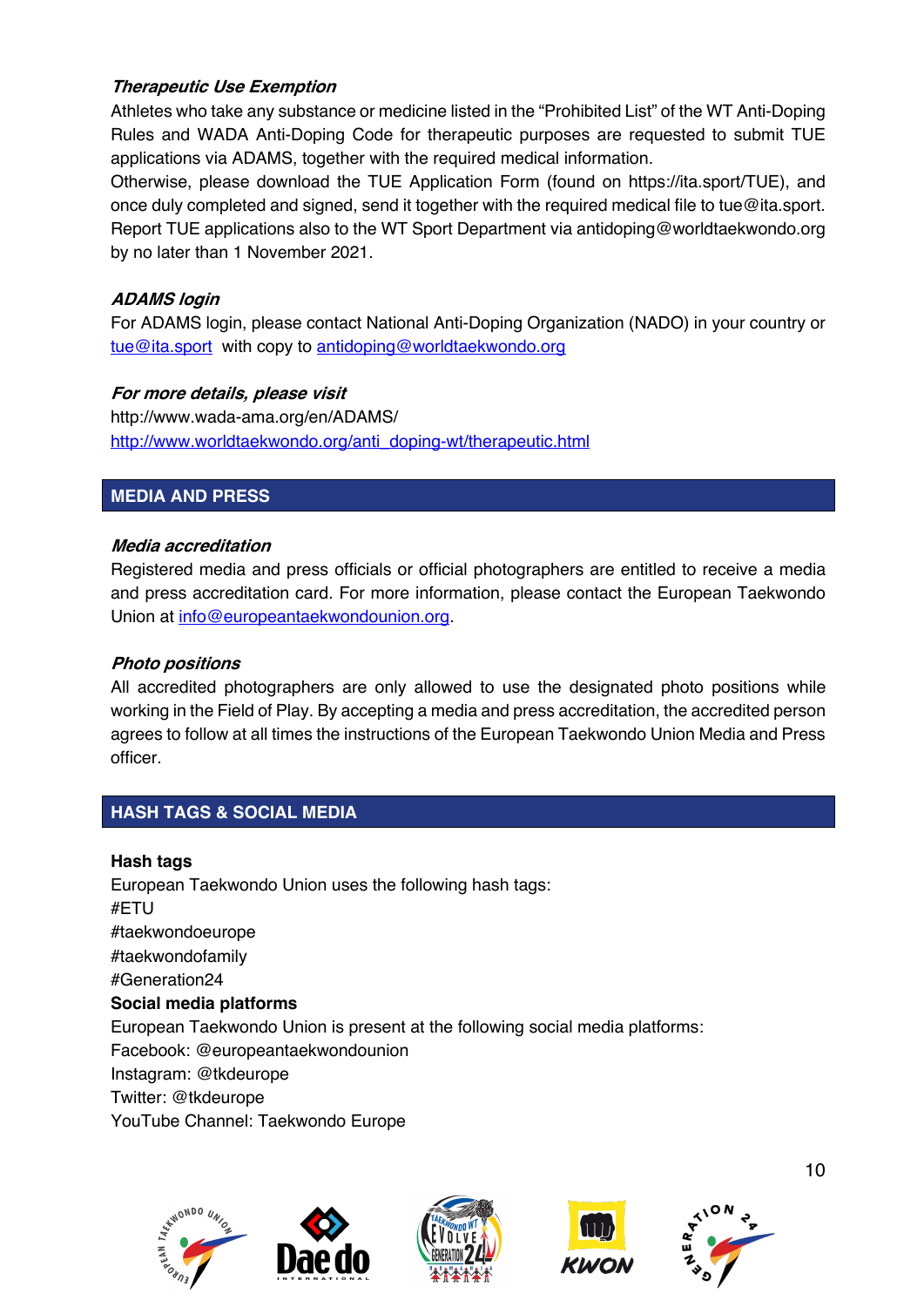#### **INDEMNITIES**

It is the responsibility of each registering team to ensure that their athletes and team officials have filled out the indemnification forms correctly and have duly signed them, thereby indemnifying WT, ETU, the Organizing Committee and all other officials and athletes from any claims of injuries, losses or otherwise arising in the course of participation at the Generation 24 – Region 5 or any activities linked therewith.

It is the responsibility of each registered team to ensure and guarantee that sufficient insurance coverage has been arranged for all athletes, team officials and other participants. Without sufficient insurance coverage, teams will not be allowed to compete.

Please fill out the Personal Indemnity Forms and return them to the Organization Committee before 15 November 2021. Each participant (athletes, team officials, etc.) has to fill out the indemnification form.

#### **MEDICAL INSURANCE**

All participating athletes, coaches, team officials, technical officials and participants at ETU events shall have mandatorily an international medical insurance that covers medical care (COVID included) and in case of emergency, repatriation to the country of origin, valid on the days present in the host country of the event. ETU nor the Organizing Committee shall be responsible to cover any medical costs incurred for medical treatment before, on or during the competition or repatriation in the broadest sense of the word.

All relevant documents proving that such an insurance is present, including insurance policy papers, should be taken to the event in case a medical situation occurs.

Each MNA/Club, Team doctor or team medical staff must ensure their athletes and team officials have valid international health insurance that covers medical and emergency care at the designated hospitals in Romania before arrival to the venue.

#### **ACCOMMODATION**

Accredited teams participating at the event may book their hotel accommodation via the Organizing Committee.

The Organizing Committee shall provide transportation between the airport - hotel – venue and vice-versa for those teams that have booked their hotel via the Organizing Committee.

Prices are as follows:

| RAMADA PARC | Half board/room |  |  |
|-------------|-----------------|--|--|
| Single room | 70 euro         |  |  |
| Double room | 120 euro        |  |  |

Half board includes breakfast and dinner. Those prices are available in euro per room.

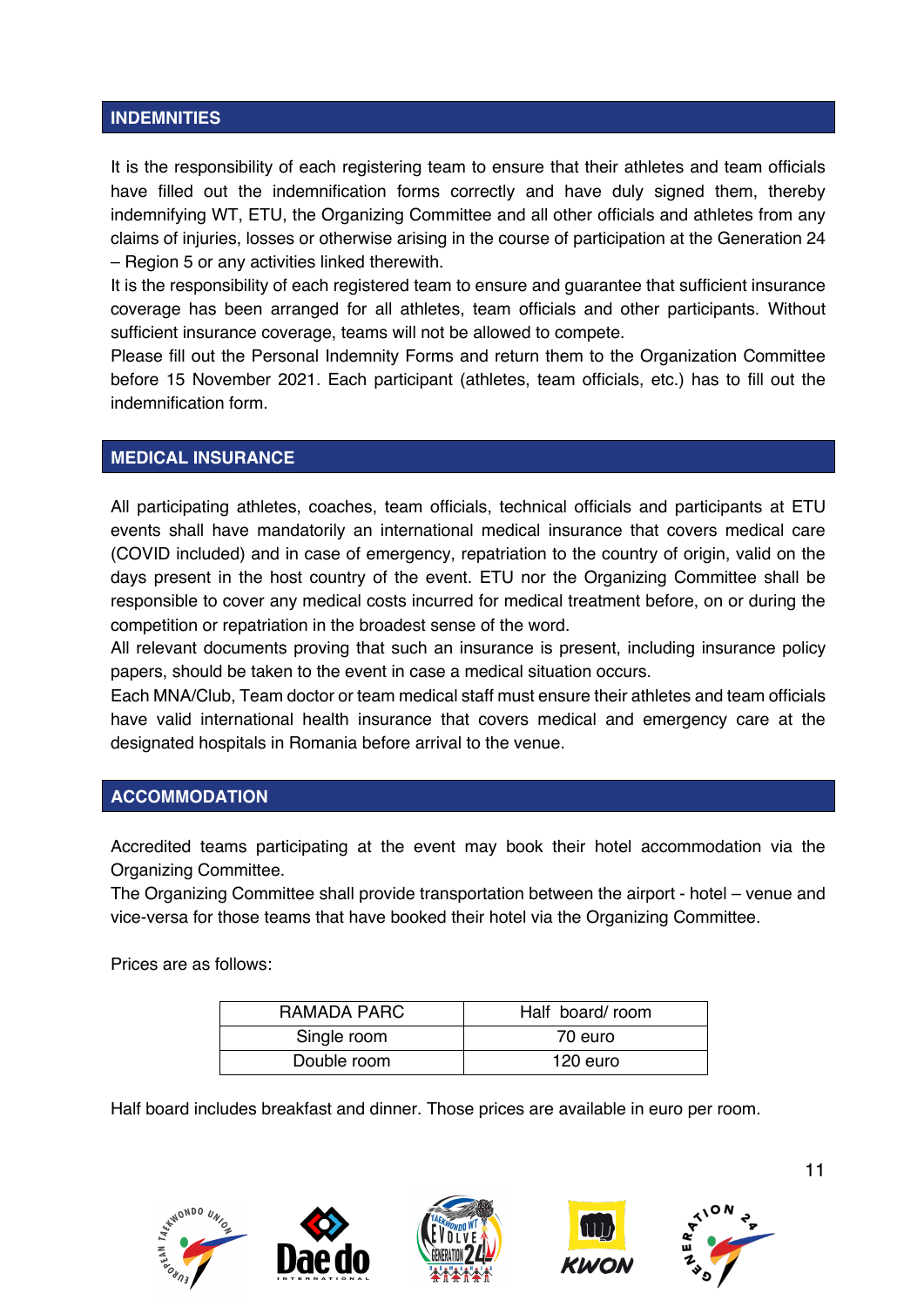Transportation (airport - hotel – airport and hotel –venue –hotel) is included in the provided rates when the reservation is made through the OC at generation24@taekwondowt.ro until 15 November 2021.

## **TIMETABLE**

(subject to change)

| <b>DATE</b>                | <b>TIME</b>                                             | <b>EVENT</b>                                |  |  |  |
|----------------------------|---------------------------------------------------------|---------------------------------------------|--|--|--|
|                            | $09:00 - 13:00$ hrs                                     | <b>Registration &amp; Accreditation</b>     |  |  |  |
|                            | $10-00 - 12:00$ hrs                                     | Weigh-in for all categories Kids            |  |  |  |
| 25 November<br>Ramada Parc | $13:00 - 15:00$ hrs                                     | Lunch break                                 |  |  |  |
| Hotel                      | $15:00 - 19:00$ hrs                                     | Registration & Accreditation                |  |  |  |
|                            | $17:00 - 18:00$ hrs<br>Weigh-in for all categories Kids |                                             |  |  |  |
|                            | $20:00 - 20:30$ hrs                                     | Head of team meeting                        |  |  |  |
|                            | 08:00hrs                                                | Start random weigh in for Kids              |  |  |  |
| 26 November                | $09:00 - 13:00$ hrs                                     | Preliminaries and semi-finals Kids          |  |  |  |
| <b>National Sports</b>     | $10-00 - 12:00$ hrs                                     | Weigh-in for all categories Cadets          |  |  |  |
| Hall<br>"Sala              | $13:00 - 15:00$ hrs                                     | Lunch break                                 |  |  |  |
| Polivalenta"               | $15:00 - 18:00$ hrs                                     | <b>Finals Kids</b>                          |  |  |  |
|                            | $17:00 - 18:00$ hrs                                     | Weigh-in for all categories Cadets          |  |  |  |
|                            | $18:00 - 20:00$ hrs                                     | Awarding ceremony                           |  |  |  |
| 27 November                | $08:00 - 08:30$ hrs                                     | Start random weigh in for Cadets            |  |  |  |
| <b>National Sports</b>     | $09:00 - 13:00$ hrs                                     | <b>Preliminaries and semi-finals Cadets</b> |  |  |  |
| Hall                       | $13:00 - 15:00$ hrs                                     | Lunch break                                 |  |  |  |
| "Sala<br>Polivalenta"      | $15:00 - 18:00$ hrs                                     | <b>Finals Cadet</b>                         |  |  |  |
|                            | $18:00 - 20:00$ hrs                                     | Awarding ceremony                           |  |  |  |

## TIMETABLE ALWAYS REMAINS SUBJECT TO CHANGE!!!









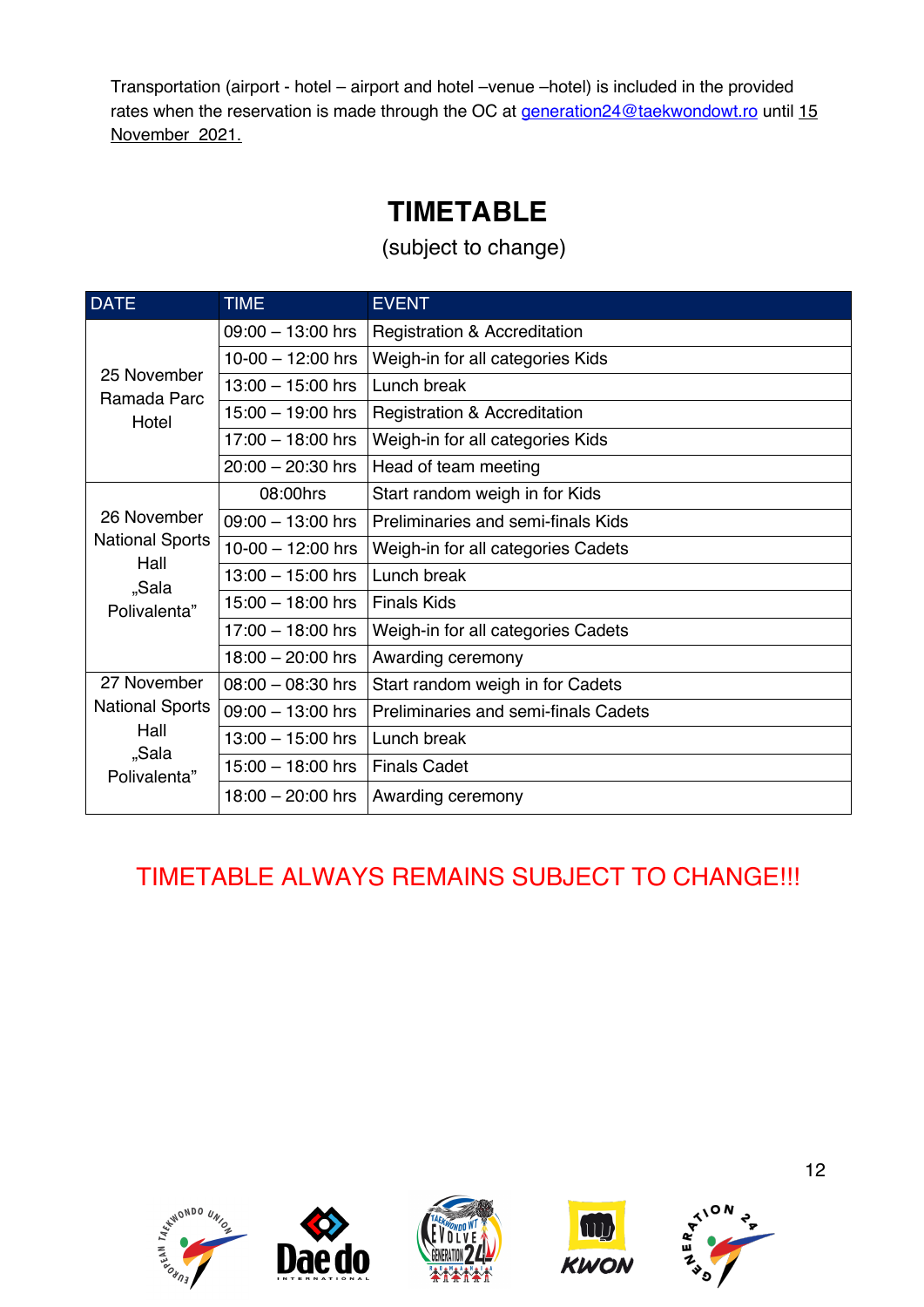## **PERSONAL INDEMNIFICATION FORM**

THIS INDEMNIFICATION, HOLD HARMLESS, RELEASE AND CONSENT NOT TO SUE executed this on:  $(insert date of signing)$ .

I, the undersigned, certify that I will indemnify, hold harmless and release the European Taekwondo Union, World Taekwondo and the Organizing Committee, its executive board members, directors, officers, members, employees, consultants, agents, attorneys, contractors (including without limitation sponsors, suppliers, licensees and other representatives (each, an "Indemnitee" and, collectively, "Indemnitees"), from and against any and all damages, injuries, penalties, fines, claims, suits, liabilities, costs, attorneys' fees court costs and expenses of every kind and nature suffered by or asserted against the Indemnitee as a direct or indirect result of participating in the Generation 24 Region 5 event 2021, period 26-27 November 2021, in the broadest sense of the word.

By signing and submitting the form below, I accept and agree to the terms and covenants contained in this Indemnification, hold harmless, release and consent not to sue. I verify that by signing and submitting this form, that I have read and agree to all of the terms and conditions provided above.

**Name:**  $\blacksquare$ 

**Date:** \_\_\_\_\_\_\_\_\_\_\_\_\_\_\_\_\_\_\_\_\_\_\_\_\_\_\_\_\_\_\_\_\_\_\_\_\_\_\_\_\_\_\_\_\_\_\_\_\_\_\_\_\_\_\_\_\_\_\_\_\_\_\_\_

Signature:

| Since the person involved is a minor, the legal guardian must sign: |  |  |  |  |
|---------------------------------------------------------------------|--|--|--|--|
|                                                                     |  |  |  |  |
| Relation towards the minor                                          |  |  |  |  |
|                                                                     |  |  |  |  |
| Date:<br><u> 1980 - John Stone, Amerikaansk politiker (</u> † 1920) |  |  |  |  |
| Signature:                                                          |  |  |  |  |

Please send this form to: generation24@taekwondowt.ro until 15 November 2021







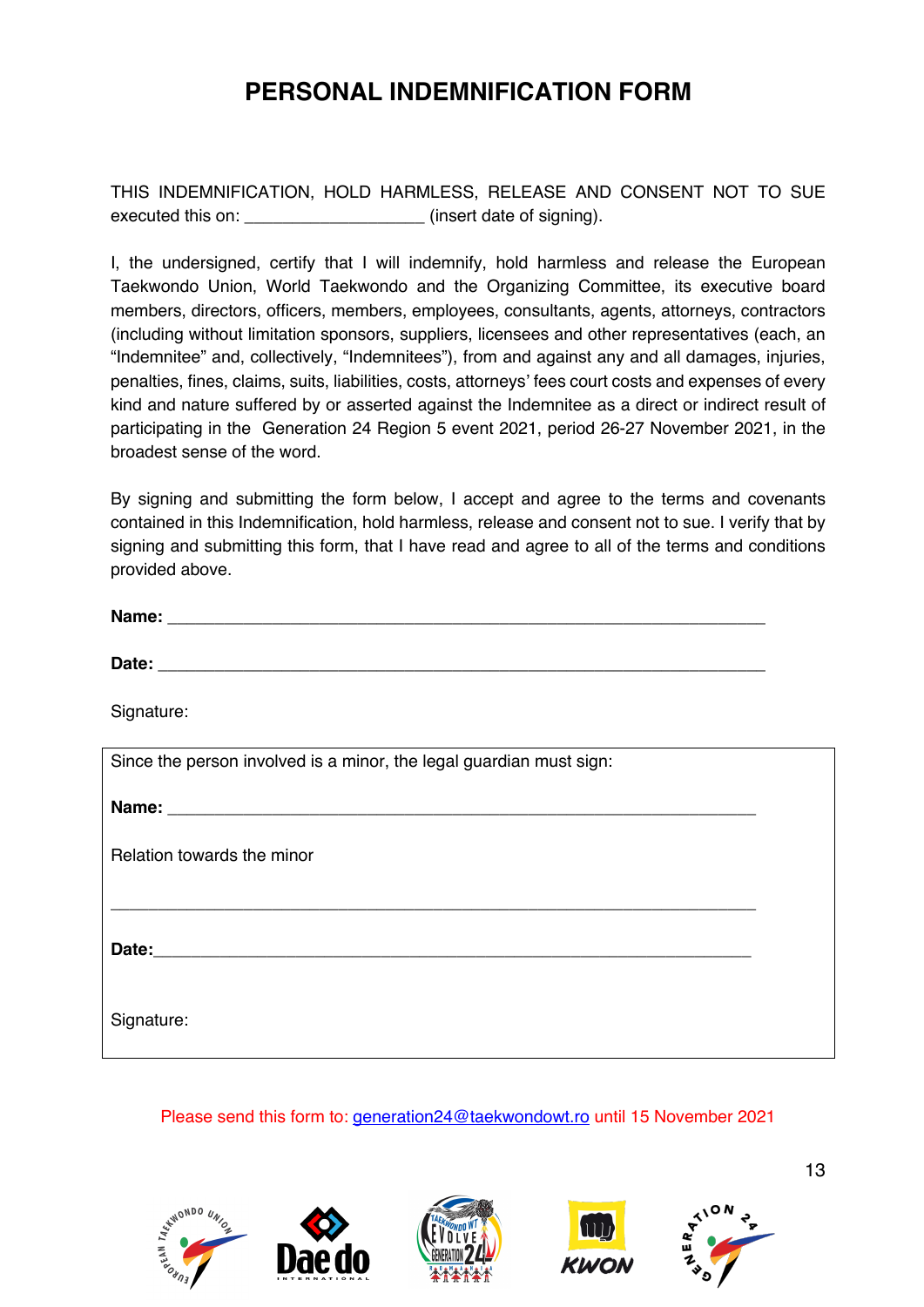## **LIABILITY DECLARATION**

My name:

I live in:

I am the parent/guardian of:

Date of birth (competitor):  $\frac{1}{\sqrt{2\pi}}$ 

I declare that I accept the participation of and a set of the state of the state of the state of the state of the state of the state of the state of the state of the state of the state of the state of the state of the stat "Generation 24" Regional event 2021, period 26-27 November 2021 and that I accept all parts of the official invitation of this tournament.

For physical reasons nothing speaks against a participation of the aforementioned athlete and I understand that all competitors are considered to participate at their own risk. European Taekwondo Union, World Taekwondo and the Organizing Committee assume no responsibility for any damages, injuries or losses. All athletes must bring their own documents and the forms or any medical insurance in Romania.

| DL. | -   |
|-----|-----|
| – ∷ | --- |
|     |     |

Signature of the parents/legal guardian:

Please send this form to: generation24@taekwondowt.ro until 15 November 2021









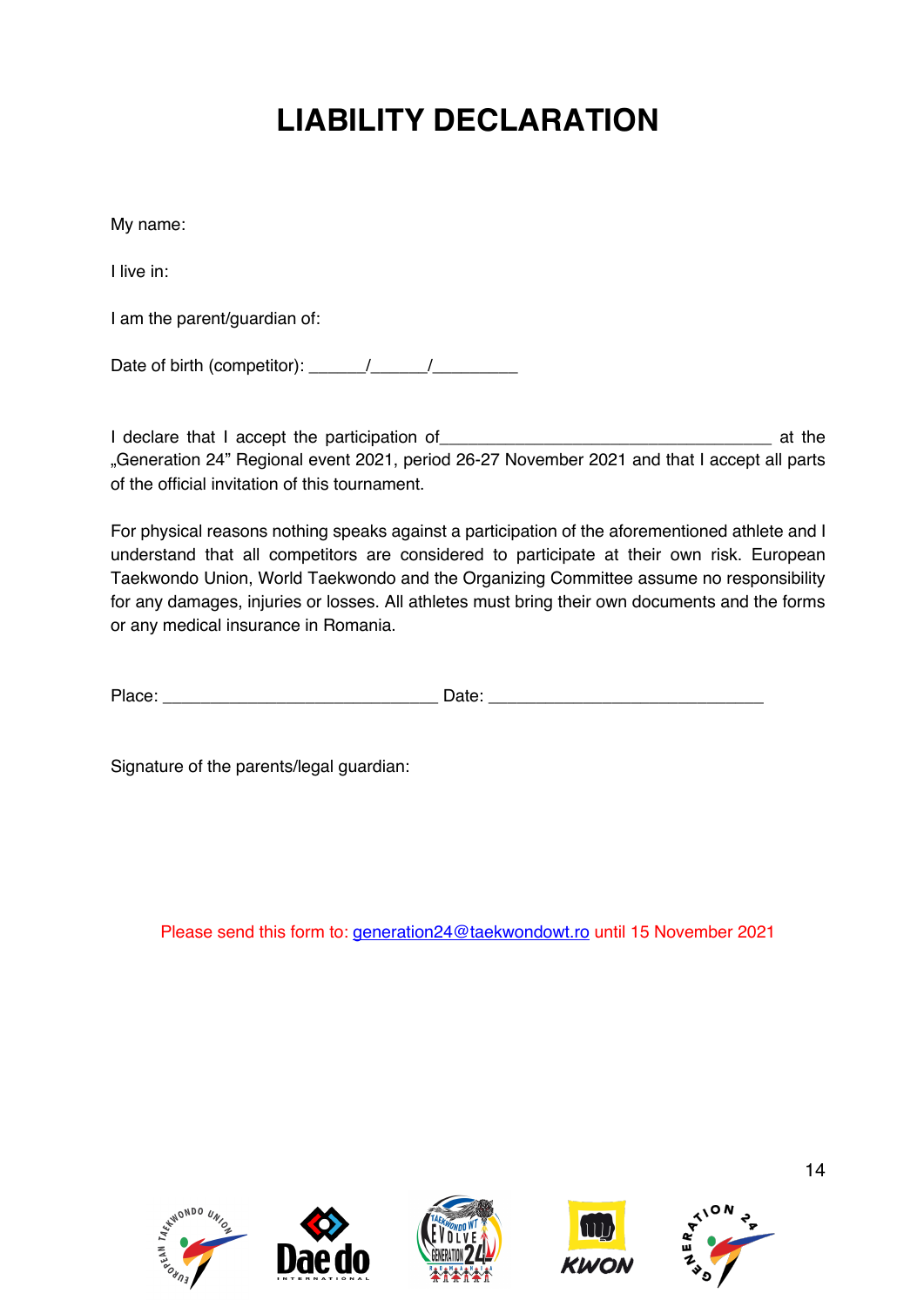## **ACCOMMODATION RAMADA PARC HOTEL**

| #              | Last Name | <b>First Name</b> | <b>Arrival Date</b> | Departure<br>Date | No. of<br>Persons | Room Type / Single or Twin |
|----------------|-----------|-------------------|---------------------|-------------------|-------------------|----------------------------|
|                |           |                   |                     |                   |                   |                            |
| $\overline{2}$ |           |                   |                     |                   |                   |                            |
| 3              |           |                   |                     |                   |                   |                            |
| 4              |           |                   |                     |                   |                   |                            |
| 5              |           |                   |                     |                   |                   |                            |
| 6              |           |                   |                     |                   |                   |                            |

Please send this form to: *generation24@taekwondowt.ro* no later than 15 November 2021